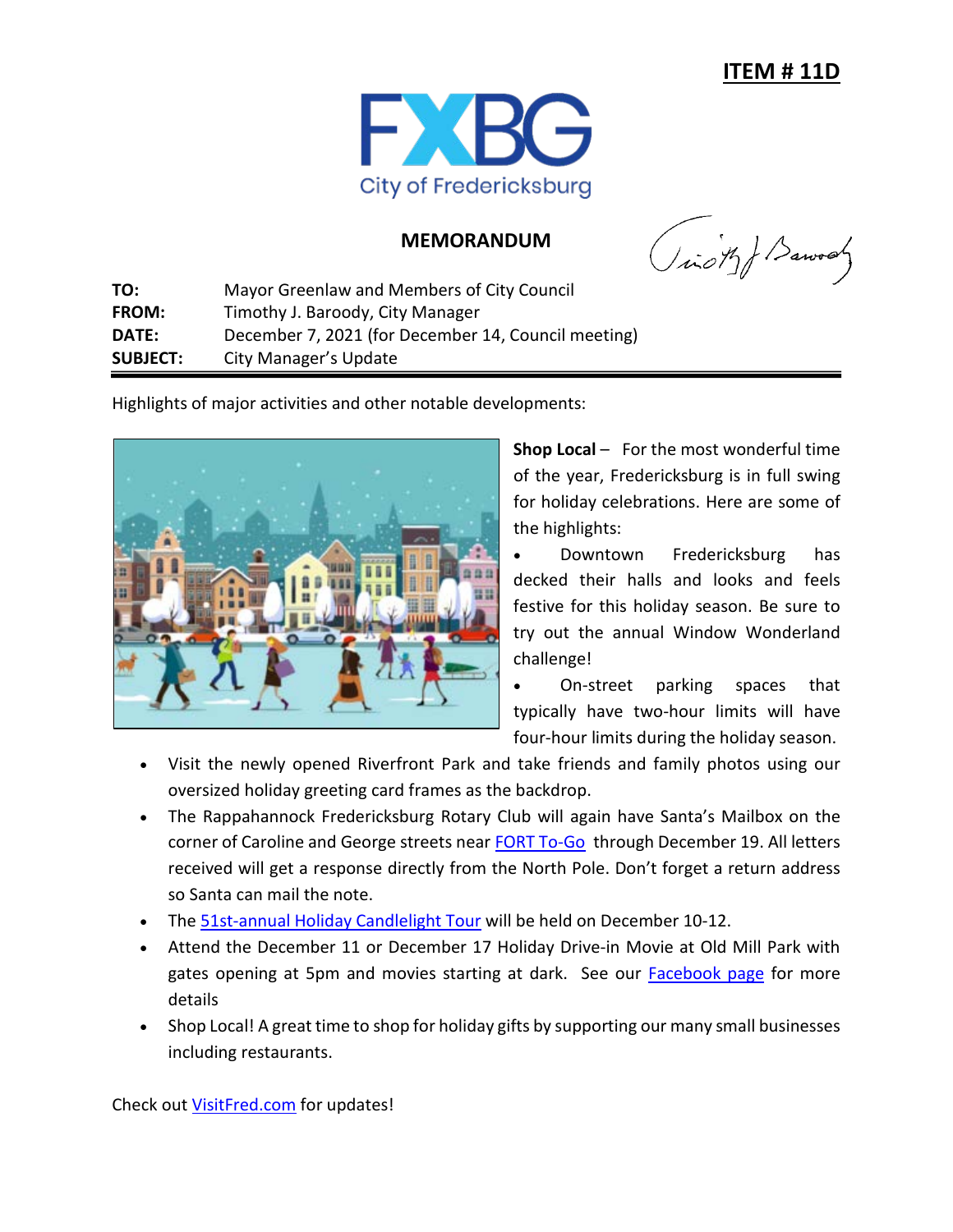

## **Santa Claus is coming to [#FXBG!](https://www.facebook.com/hashtag/fxbg?__eep__=6&__cft__%5b0%5d=AZU39jsE6yMUh3QYrDBddWLIvtaCH_LpW8IW5vAISYN8B_jwf6GKdVs_czMV0I5FgZrc4BFflS_xC8Y9AxItlJcxfLC7kt2vugAAjC35zUUnlE0kyK3LTSGqOGwSS80Es1THV-laGMhzqgEcRDucWCwy&__tn__=*NK-R)**

The Fredericksburg Police Department and the [Fredericksburg](https://www.facebook.com/FXBGSheriff/?__cft__%5b0%5d=AZU39jsE6yMUh3QYrDBddWLIvtaCH_LpW8IW5vAISYN8B_jwf6GKdVs_czMV0I5FgZrc4BFflS_xC8Y9AxItlJcxfLC7kt2vugAAjC35zUUnlE0kyK3LTSGqOGwSS80Es1THV-laGMhzqgEcRDucWCwy&__tn__=kK-R) Sheriff's Office will be escorting Mr. & Mrs. Claus around the City of Fredericksburg to give one last hello to families before Christmas. Don't miss this fun experience! See the flyer for the date/time they will be coming by your house! If you have any questions, please

reach out to Sergeant Lynch at [ALynch@PD.FredericksburgVA.gov](mailto:ALynch@PD.FredericksburgVA.gov) or Deputy Lussier at [MPLussier@FredericksburgVA.gov](mailto:MPLussier@FredericksburgVA.gov) or call (540) 373-3122.

**Jefferson Davis Highway Renaming** – After 99 years, Virginia's Jefferson Davis Highway is to be renamed Emancipation Highway in the City of Fredericksburg. By January 1, 2022, the centuryold name of Jefferson Davis Highway is to be removed from U.S. Route 1 statewide.

Why is the highway name being changed? [HB 2075,](https://lis.virginia.gov/cgi-bin/legp604.exe?211+sum+HB2075) renaming certain sections of Jefferson Davis Highway, was signed into law on March 30, 2021 with an effective date of January 1, 2022.

The portion of Route 1 within the City boundaries will be updated with new signage by our Fredericksburg Public Works staff and this road signage work is expected to take place beginning the first week in January 2022, weather depending. Additionally, many City departments have been working to update a number of systems to accommodate new address information, while preserving the current address data. Letters were sent in September and October to property owners and businesses to those who have Jefferson Davis Highway addresses in the 22401 zip code to provide them information on what they need to do. On December 6 reminder letters were sent out to property owner and tenants. The City is working closely with the Post Office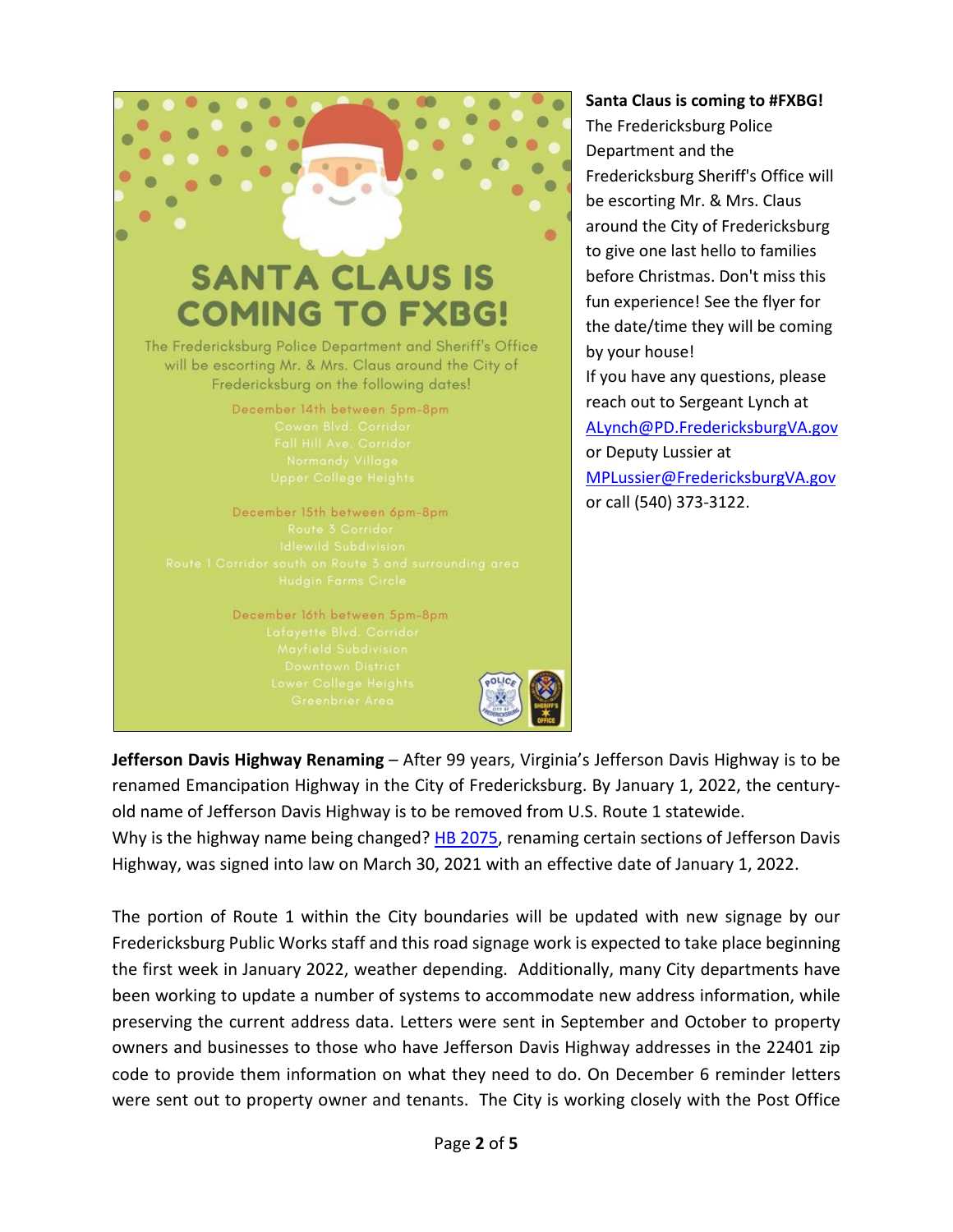and other City Departments to prepare for the changes and make the process as easy as possible. A public information meeting was held on October 7, 2021. See our [website](https://www.fredericksburgva.gov/1775/Renaming-Jefferson-Davis-Highway) for more information.

**Update on Delinquent Utility Accounts** – Beginning January 3rd, 2022, the City of Fredericksburg will reinstate penalties and cutoffs on all delinquent utility accounts. The City had previously suspended penalties and cut-offs due to the global pandemic. If your account is currently in a delinquent status, this change may impact you. To inquire about your account status, please contact the Utility Billing Office at 540-372-1182. To make a payment, please contact the Treasurer's Office at 540-372-1001 or visit our website [https://www.fredericksburgva.gov/531/Utility-Billing-Office](https://www.fredericksburgva.gov/531/Utility-Billing-Office?fbclid=IwAR0VdHB18QftYAdbYPQ-gkkvBMUQqRJtjgmQRx-sBpqUFKdfyzv0CFLgXI0)

**COVID-19 Vaccines Update** – Beginning on Thursday, November 4, the Pfizer-BioNTech COVID-19 vaccine is available for children ages 5 to 11, following guidance from the Centers for Disease Control and Prevention and the Food and Drug Administration. Locations include: Pediatric offices, Family Practice Offices and Community Vaccine Centers and Retail Pharmacies. Additionally, the new Community Vaccination Center offers vaccines in Central Park located at 1877 Carl D. Silver Parkway - **Tuesday through Sunday from 10 a.m. to 7:30 p.m.** Appointments are not required, but are recommended. To find an appointment, visit [vase.vdh.virginia.gov](http://vase.vdh.virginia.gov/) and input "22401" into the zip code search bar to schedule an appointment at the Central Park community vaccination center, or call 877-VAX-IN-VA (877- 829-4682, TTY users call 7-1-1). Assistance is available in English, Spanish, and more than 100 other languages. Have vaccine questions or need help scheduling? Contact the RAHD COVID-19 Call Center at (540) 899-4797, Monday through Friday from 8:00 a.m. to 4:30 p.m.

**Weekly COVID-19 videos** are still being created and produced by the City of Fredericksburg staff featuring Fire Chief Mike Jones on case numbers and the most update information to know related to the virus and its impacts. See [www.fredericksburgva.gov](http://www.fredericksburgva.gov/) for updates.

**Redistricting in City of Fredericksburg** – Redistricting is the process of redrawing the boundaries of districts that elect representatives who serve specific geographic areas. Redistricting occurs every 10 years following the United States census and is governed by state law. The local redistricting process determines which neighborhoods and communities are grouped together into a district for purposes of electing City Council and City School Board members. By making sure wards have approximately the same number of people, redistricting can help to ensure residents have equal representation on City Council and the City School Board. This schedule is compressed due to the late release of Census data and the state requirement that new districts be adopted by December 31, 2021. Information is provided on our [web page.](https://www.fredericksburgva.gov/1793/Redistricting-in-City-of-Fredericksburg)

At the November 9 Council Work Session meeting alternative ward boundaries were discussed.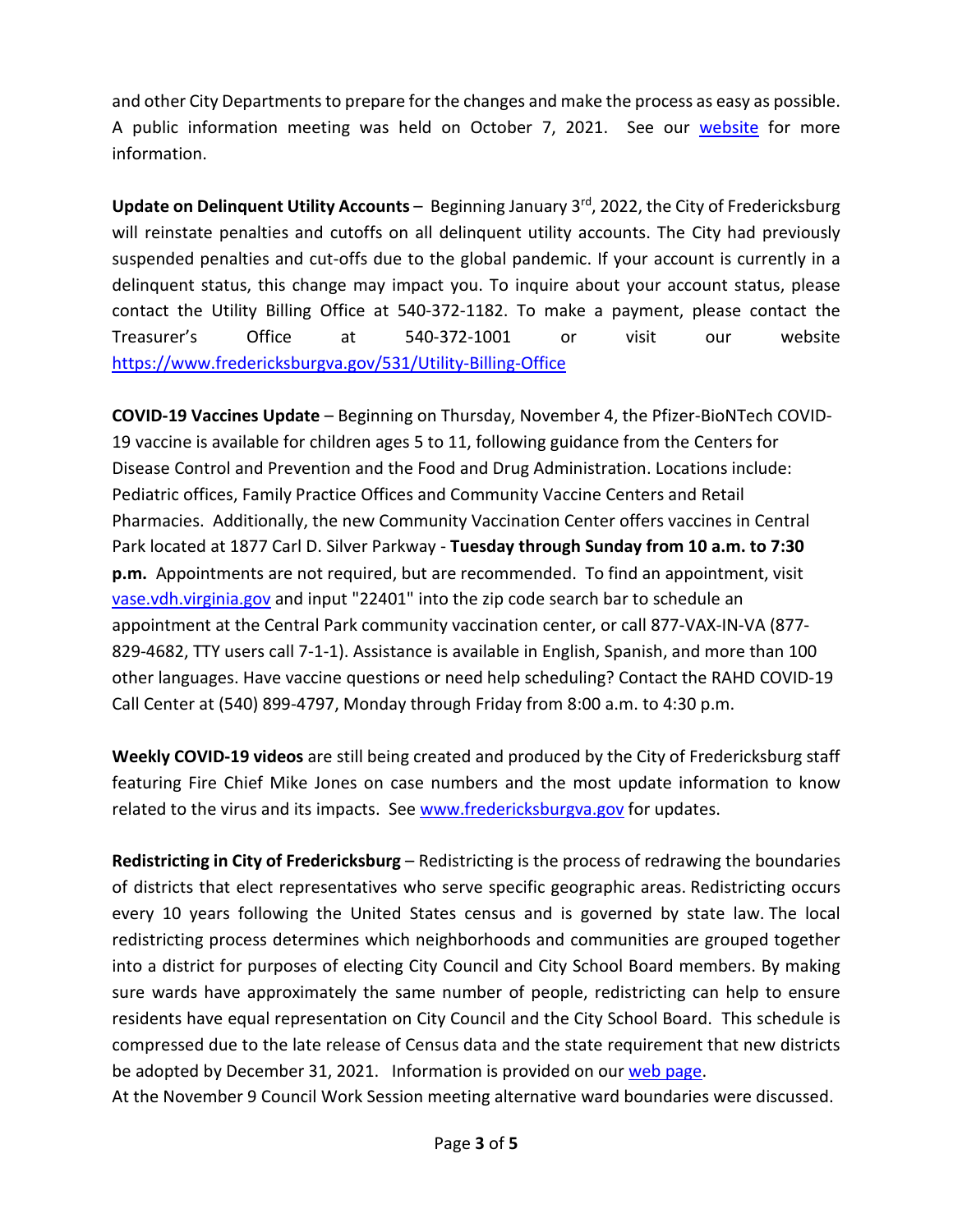On November 16 the first of two public information meetings was held to hear comments, at the Walker-Grant Center, 210 Ferdinand Street.

November 23, 2021 - Formal Council public hearing at City Hall, 715 Princess Anne Street at 7:30pm in Council Chambers.

December 7, 2021 - Public information meeting to hear comments at the Dorothy Hart Community Center, 408 Canal Street beginning at 6:30pm.

December 14, 2021 – Redistricting discussion at City Hall, 715 Princess Anne Street in Council Chambers at 7:30pm.

Please feel free to email [redistricting@fredericksburgva.gov](mailto:redistricting@fredericksburgva.gov) or call at 540-372-1010 with any questions.



**Traffic Safety Initiative** – The Police Department has launched a traffic safety initiative to target areas in the City where distracted driving and speeding have become a public safety concern. Drivers, be advised that the Police Department will be heavily enforcing speeding, reckless driving, disregard of stop signs, and failure to obey red lights. Want to avoid a ticket? Drive smart and safe, [#FXBG.](https://www.facebook.com/hashtag/fxbg?__eep__=6&__cft__%5b0%5d=AZWMm412bROIAlbQjxD2trcL3Q6v8XYnqGiab-pzxHyZlK2AO3wgxGBRUI7RVwNBLZmZ2AFcmkMI1noIapNQk5FV0YxTW81lYx9j2ZUaF9IJx3uquxKREP9bHkNftL_yP_oJd-S6PtYkPbEURGNVAWGUif-leaDtL7Fd9G0WEMmZNw&__tn__=*NK-R)

**Board and Commission Openings** – Are you a city resident? Passionate about your community? Serving on a board or commission can be an excellent way to shape government initiatives in your community. The City is currently seeking applicants for the following:

- Architectural Review Board (Closes December 31)

**& Events** 

- Board of Building Codes Appeals
- Board of Zoning Appeals Alternate members needed
- Fredericksburg Arts Commission (member specific, clink link to see specifics)
- Memorials Advisory Commission

To learn more and apply, visit: [https://www.fredericksburgva.gov/221/Boards-Commissions](https://www.fredericksburgva.gov/221/Boards-Commissions?fbclid=IwAR3Swf9IZu1tYdO_SK6yHxjMXxdd4Ba6LVkEpP0zTgegU6_SRsXEh2JIYGY) or please feel free to call the Clerk of Council's office at 540-372-1010.

**Fall/Winter Programs** – Our Parks, Recreation and Events team is continually working on fun and safe programs for this season. See the full [listing.](https://va-fredericksburg2.civicplus.com/363/Parks-Recreation-Events) Fredericksburg **Parks, Recreation** 

**First Day Hike** – Start the New Year off on the right foot by participating in the First Day Hike at Motts Run Reservoir! Bring out the whole family to take a hike on one of the many trails at Motts